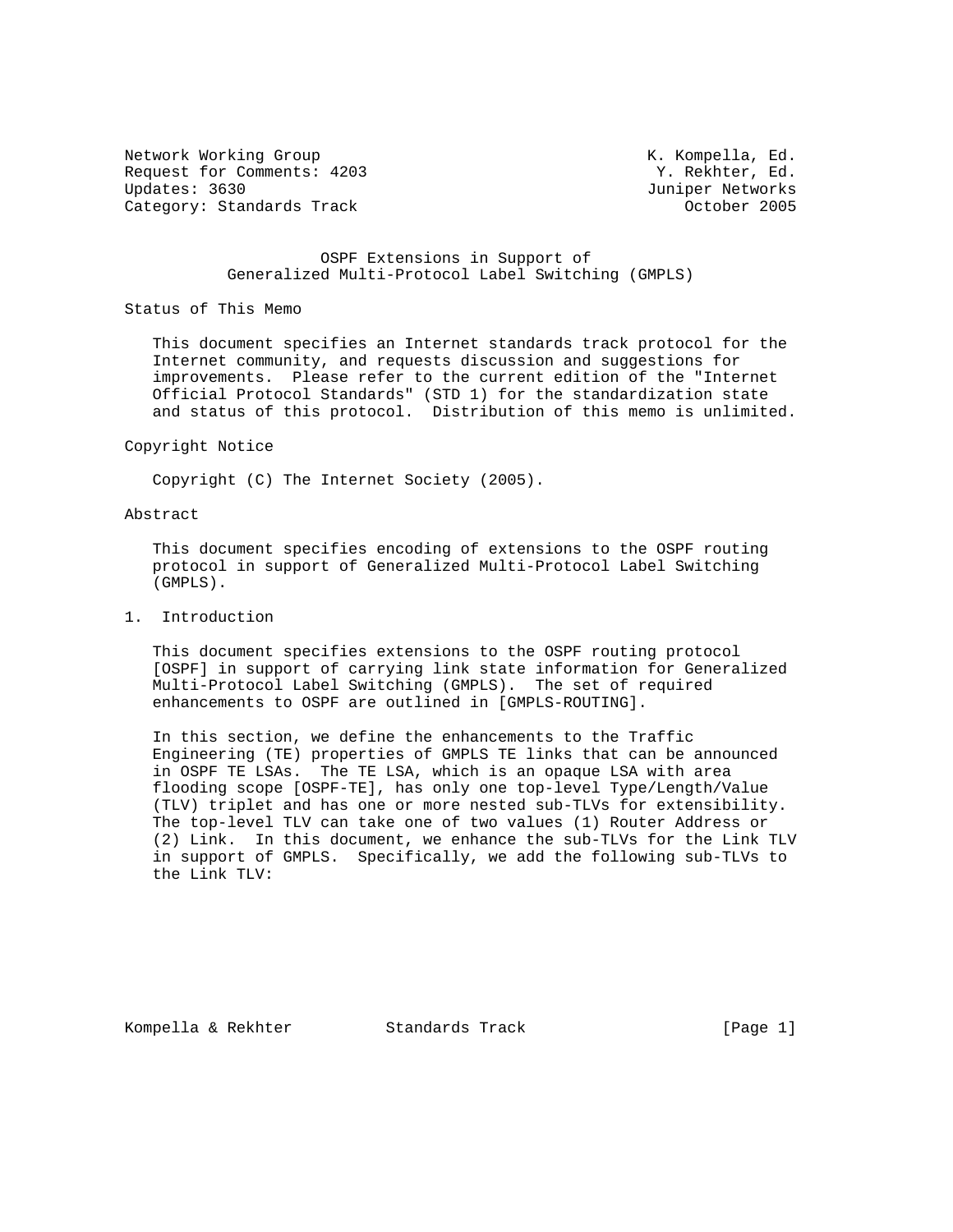| Interface Switching Capability Descriptor |
|-------------------------------------------|
|                                           |
|                                           |

 The key words "MUST", "MUST NOT", "REQUIRED", "SHALL", "SHALL NOT", "SHOULD", "SHOULD NOT", "RECOMMENDED", "MAY", and "OPTIONAL" in this document are to be interpreted as described in BCP 14, RFC 2119 [RFC2119].

## 1.1. Link Local/Remote Identifiers

 Link Local/Remote Identifiers is a sub-TLV of the Link TLV. The type of this sub-TLV is 11, and length is eight octets. The value field of this sub-TLV contains four octets of Link Local Identifier followed by four octets of Link Remote Identifier (see Section "Support for unnumbered links" of [GMPLS-ROUTING]). If the Link Remote Identifier is unknown, it is set to 0.

|  |  |  |  |  |  |  |  |  |                        |  |  | 0 1 2 3 4 5 6 7 8 9 0 1 2 3 4 5 6 7 8 9 0 1 2 3 4 5 6 7 8 9 0 1 |  |  |  |  |
|--|--|--|--|--|--|--|--|--|------------------------|--|--|-----------------------------------------------------------------|--|--|--|--|
|  |  |  |  |  |  |  |  |  |                        |  |  |                                                                 |  |  |  |  |
|  |  |  |  |  |  |  |  |  | Link Local Identifier  |  |  |                                                                 |  |  |  |  |
|  |  |  |  |  |  |  |  |  |                        |  |  |                                                                 |  |  |  |  |
|  |  |  |  |  |  |  |  |  | Link Remote Identifier |  |  |                                                                 |  |  |  |  |
|  |  |  |  |  |  |  |  |  |                        |  |  |                                                                 |  |  |  |  |

 A node can communicate its Link Local Identifier to its neighbor using a link local Opaque LSA, as described in Section "Exchanging Link Local TE Information".

### 1.2. Link Protection Type

 The Link Protection Type is a sub-TLV of the Link TLV. The type of this sub-TLV is 14, and length is four octets.

0  $1$  2 3 0 1 2 3 4 5 6 7 8 9 0 1 2 3 4 5 6 7 8 9 0 1 2 3 4 5 6 7 8 9 0 1 +-+-+-+-+-+-+-+-+-+-+-+-+-+-+-+-+-+-+-+-+-+-+-+-+-+-+-+-+-+-+-+-+ | Protection Cap | Reserved +-+-+-+-+-+-+-+-+-+-+-+-+-+-+-+-+-+-+-+-+-+-+-+-+-+-+-+-+-+-+-+-+

 The first octet is a bit vector describing the protection capabilities of the link (see Section "Link Protection Type" of [GMPLS-ROUTING]). They are:

0x01 Extra Traffic

Kompella & Rekhter Standards Track [Page 2]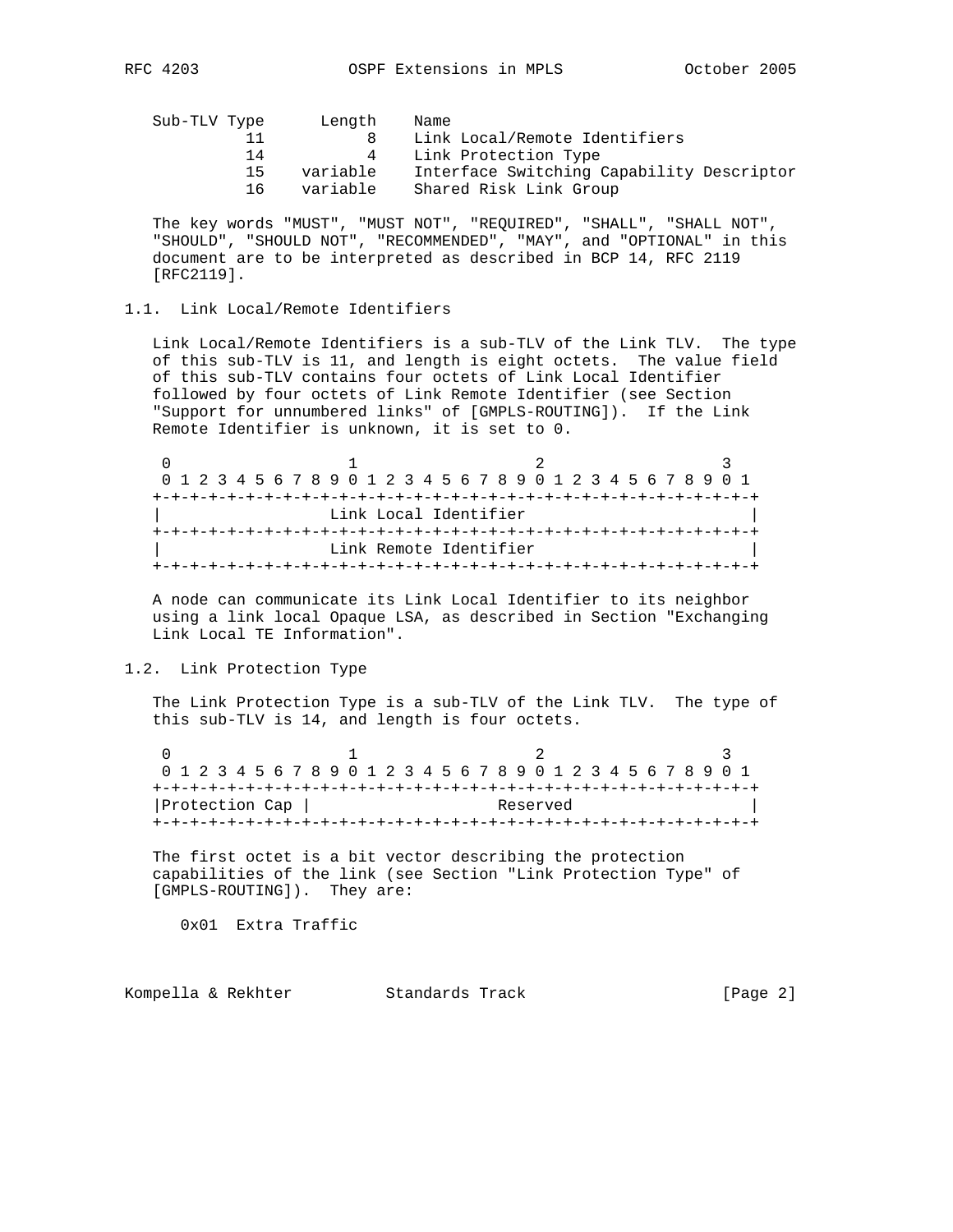0x02 Unprotected

- 0x04 Shared
- 0x08 Dedicated 1:1
- 0x10 Dedicated 1+1
- 0x20 Enhanced
- 0x40 Reserved
- 0x80 Reserved

 The remaining three octets SHOULD be set to zero by the sender, and SHOULD be ignored by the receiver.

 The Link Protection Type sub-TLV may occur at most once within the Link TLV.

1.3. Shared Risk Link Group (SRLG)

 The SRLG is a sub-TLV (of type 16) of the Link TLV. The length is the length of the list in octets. The value is an unordered list of 32 bit numbers that are the SRLGs that the link belongs to. The format of the value field is as shown below:

0  $1$  2 3 0 1 2 3 4 5 6 7 8 9 0 1 2 3 4 5 6 7 8 9 0 1 2 3 4 5 6 7 8 9 0 1 +-+-+-+-+-+-+-+-+-+-+-+-+-+-+-+-+-+-+-+-+-+-+-+-+-+-+-+-+-+-+-+-+ Shared Risk Link Group Value +-+-+-+-+-+-+-+-+-+-+-+-+-+-+-+-+-+-+-+-+-+-+-+-+-+-+-+-+-+-+-+-+ | ............ | +-+-+-+-+-+-+-+-+-+-+-+-+-+-+-+-+-+-+-+-+-+-+-+-+-+-+-+-+-+-+-+-+ Shared Risk Link Group Value +-+-+-+-+-+-+-+-+-+-+-+-+-+-+-+-+-+-+-+-+-+-+-+-+-+-+-+-+-+-+-+-+

 This sub-TLV carries the Shared Risk Link Group information (see Section "Shared Risk Link Group Information" of [GMPLS-ROUTING]).

The SRLG sub-TLV may occur at most once within the Link TLV.

1.4. Interface Switching Capability Descriptor

 The Interface Switching Capability Descriptor is a sub-TLV (of type 15) of the Link TLV. The length is the length of value field in octets. The format of the value field is as shown below:

Kompella & Rekhter Standards Track [Page 3]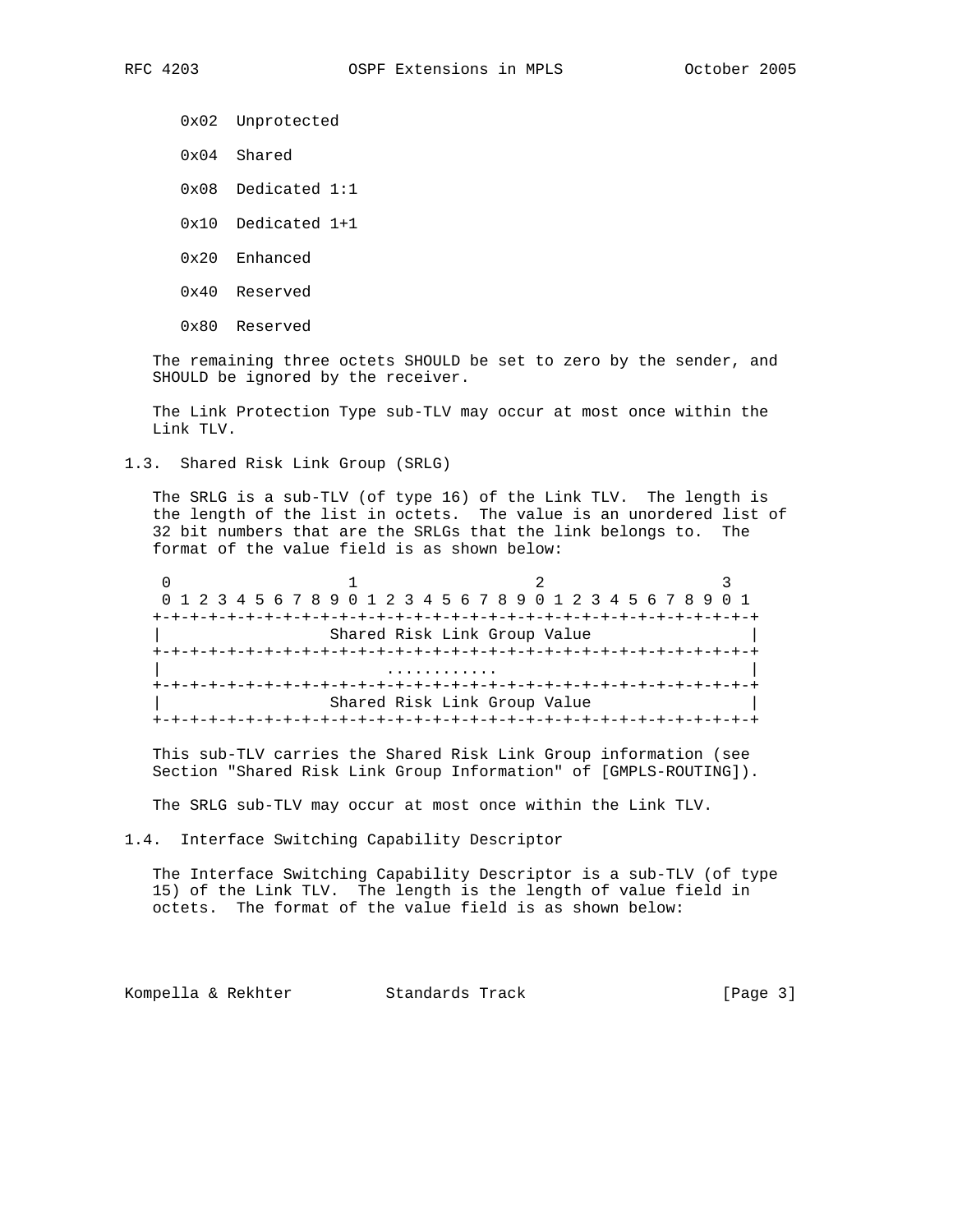|                                                                 |                                                         |                                 |          | ζ |  |  |
|-----------------------------------------------------------------|---------------------------------------------------------|---------------------------------|----------|---|--|--|
| 0 1 2 3 4 5 6 7 8 9 0 1 2 3 4 5 6 7 8 9 0 1 2 3 4 5 6 7 8 9 0 1 |                                                         |                                 |          |   |  |  |
| Switching Cap                                                   | Encoding                                                |                                 | Reserved |   |  |  |
|                                                                 |                                                         | Max LSP Bandwidth at priority 0 |          |   |  |  |
|                                                                 |                                                         | Max LSP Bandwidth at priority 1 |          |   |  |  |
|                                                                 |                                                         | Max LSP Bandwidth at priority 2 |          |   |  |  |
|                                                                 |                                                         | Max LSP Bandwidth at priority 3 |          |   |  |  |
|                                                                 |                                                         | Max LSP Bandwidth at priority 4 |          |   |  |  |
|                                                                 |                                                         | Max LSP Bandwidth at priority 5 |          |   |  |  |
|                                                                 |                                                         | Max LSP Bandwidth at priority 6 |          |   |  |  |
|                                                                 |                                                         | Max LSP Bandwidth at priority 7 |          |   |  |  |
|                                                                 | Switching Capability-specific information<br>(variable) |                                 |          |   |  |  |
|                                                                 |                                                         |                                 |          |   |  |  |

 The Switching Capability (Switching Cap) field contains one of the following values:

|     | Packet-Switch Capable-1 (PSC-1)       |       |  |
|-----|---------------------------------------|-------|--|
| 2.  | Packet-Switch Capable-2 (PSC-2)       |       |  |
| २   | Packet-Switch Capable-3 (PSC-3)       |       |  |
| 4   | Packet-Switch Capable-4 (PSC-4)       |       |  |
| 51  | Layer-2 Switch Capable (L2SC)         |       |  |
| 100 | Time-Division-Multiplex Capable (TDM) |       |  |
| 150 | Lambda-Switch Capable                 | (LSC) |  |
| 200 | Fiber-Switch Capable                  | (FSC) |  |
|     |                                       |       |  |

 The Encoding field contains one of the values specified in Section 3.1.1 of [GMPLS-SIG].

 Maximum LSP Bandwidth is encoded as a list of eight 4 octet fields in the IEEE floating point format [IEEE], with priority 0 first and priority 7 last. The units are bytes (not bits!) per second.

 The content of the Switching Capability specific information field depends on the value of the Switching Capability field.

Kompella & Rekhter Standards Track [Page 4]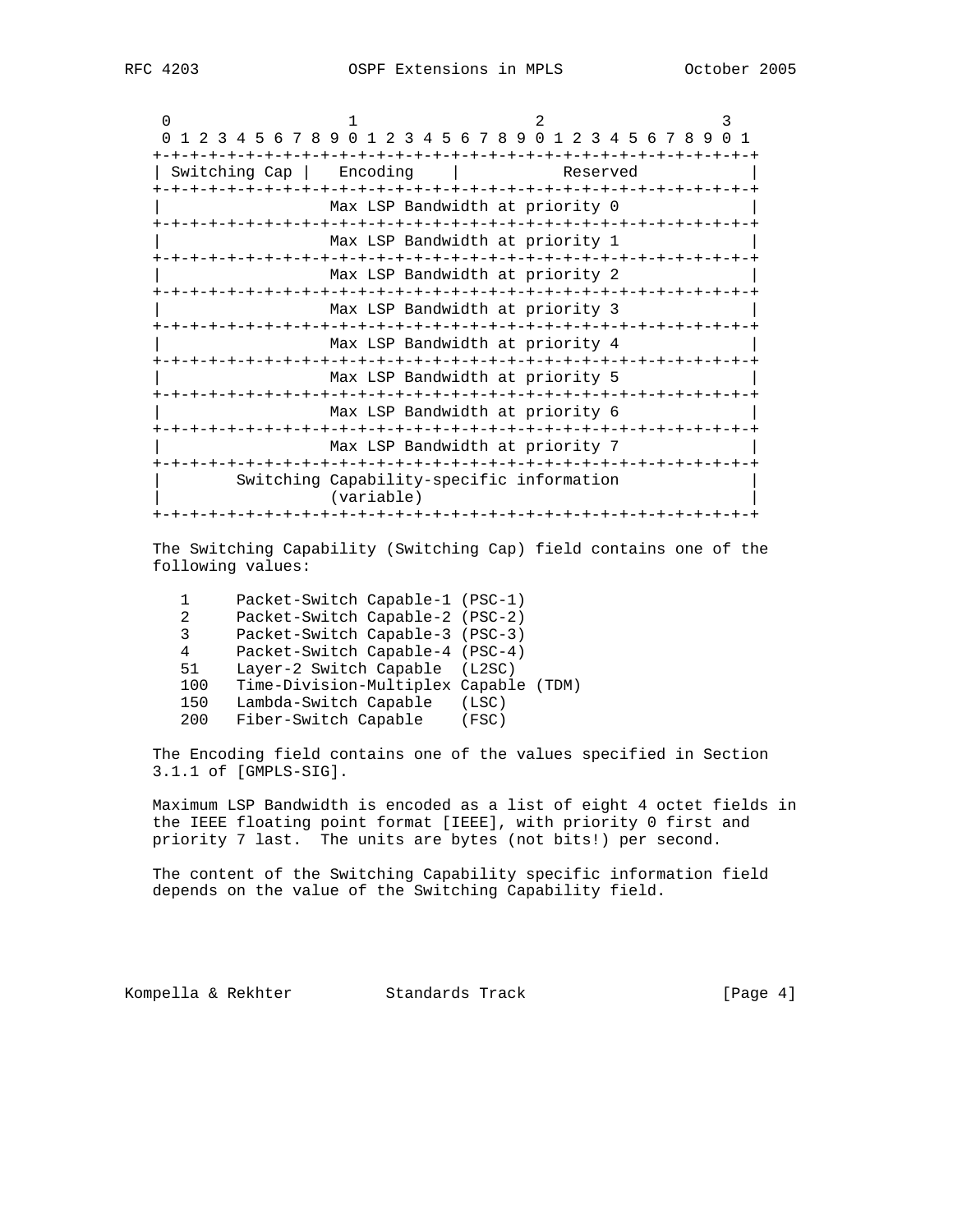When the Switching Capability field is PSC-1, PSC-2, PSC-3, or PSC-4, the Switching Capability specific information field includes Minimum LSP Bandwidth, Interface MTU, and padding.

| 0 1 2 3 4 5 6 7 8 9 0 1 2 3 4 5 6 7 8 9 0 1 2 3 4 5 6 7 8 9 0 1 |  |  |  |  |  |  |               |  |  |  |  |                       |  |  |  |  |  |  |  |  |  |         |  |  |  |  |  |
|-----------------------------------------------------------------|--|--|--|--|--|--|---------------|--|--|--|--|-----------------------|--|--|--|--|--|--|--|--|--|---------|--|--|--|--|--|
|                                                                 |  |  |  |  |  |  |               |  |  |  |  |                       |  |  |  |  |  |  |  |  |  |         |  |  |  |  |  |
|                                                                 |  |  |  |  |  |  |               |  |  |  |  | Minimum LSP Bandwidth |  |  |  |  |  |  |  |  |  |         |  |  |  |  |  |
|                                                                 |  |  |  |  |  |  |               |  |  |  |  |                       |  |  |  |  |  |  |  |  |  |         |  |  |  |  |  |
|                                                                 |  |  |  |  |  |  | Interface MTU |  |  |  |  |                       |  |  |  |  |  |  |  |  |  | Padding |  |  |  |  |  |
|                                                                 |  |  |  |  |  |  |               |  |  |  |  |                       |  |  |  |  |  |  |  |  |  |         |  |  |  |  |  |

 The Minimum LSP Bandwidth is encoded in a 4 octets field in the IEEE floating point format. The units are bytes (not bits!) per second. The Interface MTU is encoded as a 2 octets integer. The padding is 2 octets, and is used to make the Interface Switching Capability Descriptor sub-TLV 32-bits aligned. It SHOULD be set to zero by the sender and SHOULD be ignored by the receiver.

 When the Switching Capability field is L2SC, there is no Switching Capability specific information field present.

 When the Switching Capability field is TDM, the Switching Capability specific information field includes Minimum LSP Bandwidth, an indication whether the interface supports Standard or Arbitrary SONET/SDH, and padding.

| 0 1 2 3 4 5 6 7 8 9 0 1 2 3 4 5 6 7 8 9 0 1 2 3 4 5 6 7 8 9 0 1 |  |  |  |  |  |                       |  |  |  |  |  |  |  |  |         |  |  |  |  |  |  |  |  |  |
|-----------------------------------------------------------------|--|--|--|--|--|-----------------------|--|--|--|--|--|--|--|--|---------|--|--|--|--|--|--|--|--|--|
|                                                                 |  |  |  |  |  |                       |  |  |  |  |  |  |  |  |         |  |  |  |  |  |  |  |  |  |
|                                                                 |  |  |  |  |  | Minimum LSP Bandwidth |  |  |  |  |  |  |  |  |         |  |  |  |  |  |  |  |  |  |
|                                                                 |  |  |  |  |  |                       |  |  |  |  |  |  |  |  |         |  |  |  |  |  |  |  |  |  |
| Indication                                                      |  |  |  |  |  |                       |  |  |  |  |  |  |  |  | Padding |  |  |  |  |  |  |  |  |  |
|                                                                 |  |  |  |  |  |                       |  |  |  |  |  |  |  |  |         |  |  |  |  |  |  |  |  |  |

 The Minimum LSP Bandwidth is encoded in a 4 octets field in the IEEE floating point format. The units are bytes (not bits!) per second. The indication whether the interface supports Standard or Arbitrary SONET/SDH is encoded as 1 octet. The value of this octet is 0 if the interface supports Standard SONET/SDH, and 1 if the interface supports Arbitrary SONET/SDH. The padding is 3 octets, and is used to make the Interface Switching Capability Descriptor sub-TLV 32-bits aligned. It SHOULD be set to zero by the sender and SHOULD be ignored by the receiver.

 When the Switching Capability field is LSC, there is no Switching Capability specific information field present.

Kompella & Rekhter Standards Track [Page 5]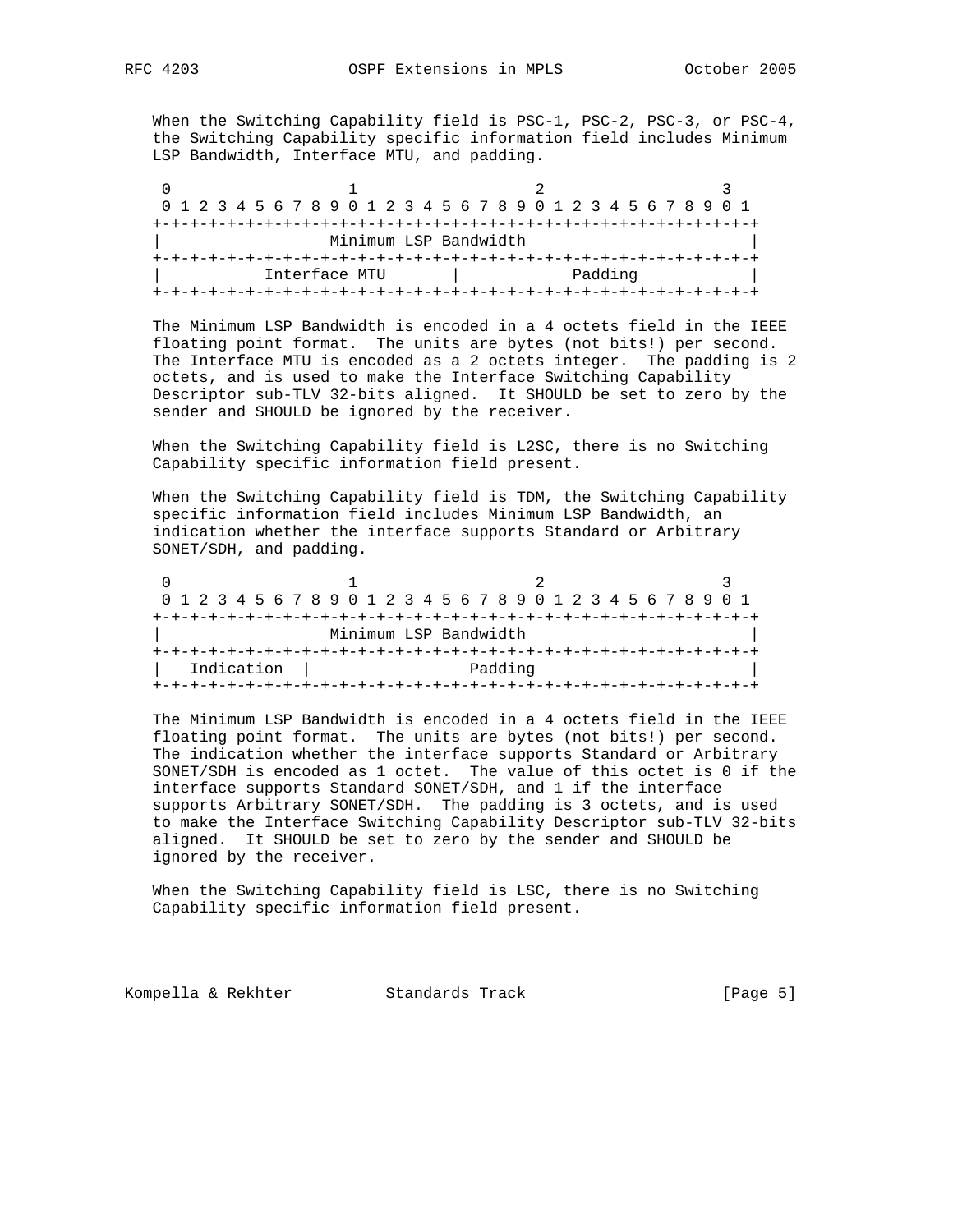To support interfaces that have more than one Interface Switching Capability Descriptor (see Section "Interface Switching Capability Descriptor" of [GMPLS-ROUTING]) the Interface Switching Capability Descriptor sub-TLV may occur more than once within the Link TLV.

2. Implications on Graceful Restart

 The restarting node should follow the OSPF restart procedures [OSPF-RESTART], and the RSVP-TE restart procedures [GMPLS-RSVP].

 When a restarting node is going to originate its TE LSAs, the TE LSAs containing Link TLV should be originated with 0 unreserved bandwidth, Traffic Engineering metric set to 0xffffffff, and if the Link has LSC or FSC as its Switching Capability then also with 0 as Max LSP Bandwidth, until the node is able to determine the amount of unreserved resources taking into account the resources reserved by the already established LSPs that have been preserved across the restart. Once the restarting node determines the amount of unreserved resources, taking into account the resources reserved by the already established LSPs that have been preserved across the restart, the node should advertise these resources in its TE LSAs.

 In addition in the case of a planned restart prior to restarting, the restarting node SHOULD originate the TE LSAs containing Link TLV with 0 as unreserved bandwidth, and if the Link has LSC or FSC as its Switching Capability then also with 0 as Max LSP Bandwidth. This would discourage new LSP establishment through the restarting router.

 Neighbors of the restarting node should continue advertise the actual unreserved bandwidth on the TE links from the neighbors to that node.

 Regular graceful restart should not be aborted if a TE LSA or TE topology changes. TE graceful restart need not be aborted if a TE LSA or TE topology changes.

3. Exchanging Link Local TE Information

 It is often useful for a node to communicate some Traffic Engineering information for a given interface to its neighbors on that interface. One example of this is a Link Local Identifier. If nodes X and Y are connected by an unnumbered point-to-point interface I, then X's Link Local Identifier for I is Y's Link Remote Identifier for I. X can communicate its Link Local Identifier for I by exchanging with Y a TE link local opaque LSA described below. Note that this information need only be exchanged over interface I, hence the use of a link local Opaque LSA.

Kompella & Rekhter Standards Track [Page 6]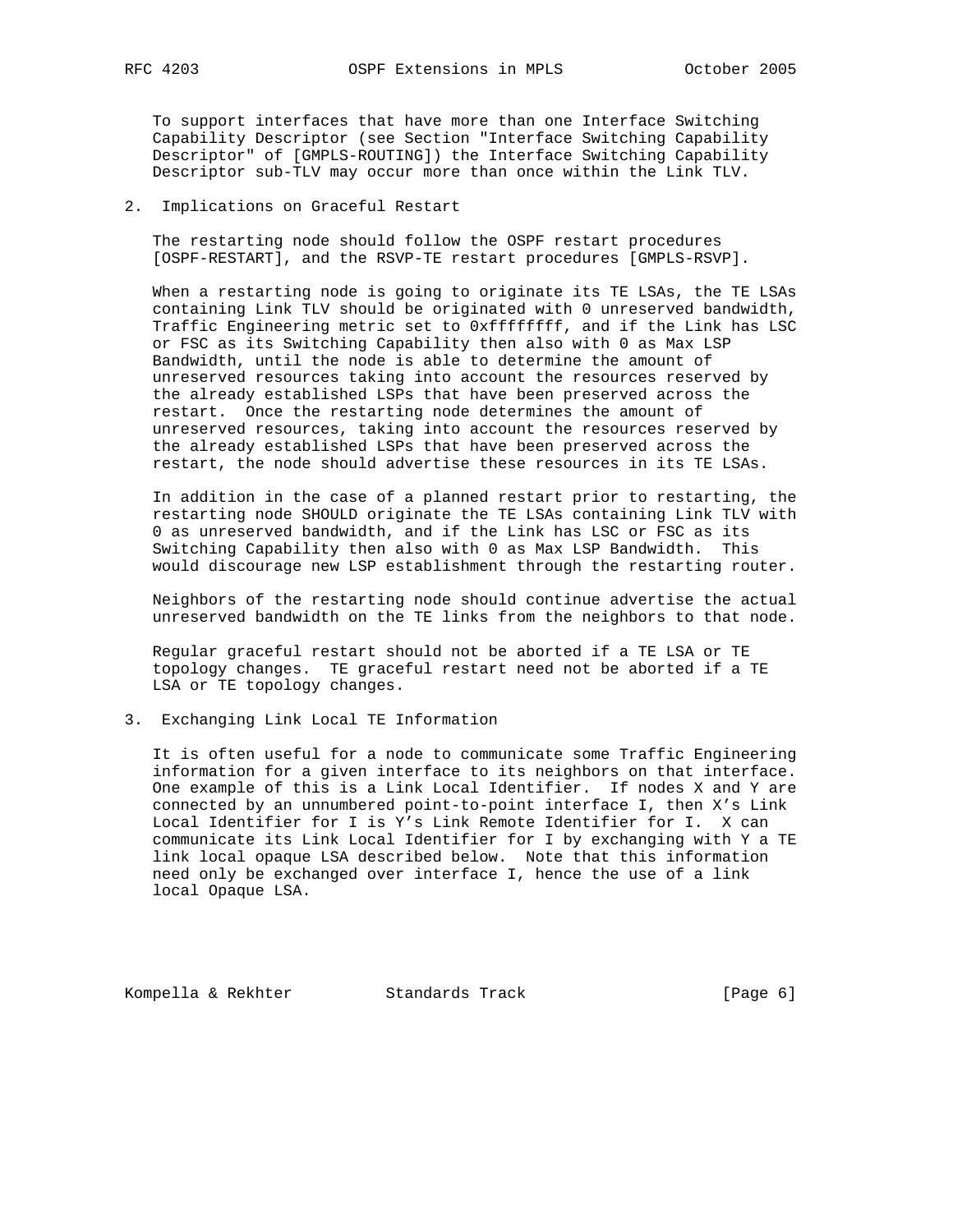A TE Link Local LSA is an opaque LSA of type 9 (link-local flooding scope) with Opaque Type 1 (TE LSA) and Opaque ID of 0.

|             | 1 2 3 4 5 6 7 8 9 0 1 2 3 4 5 6 7 8 9 0 1 2 3 4 5 6 7 8 9 |  |                                    |           |        |  | $\overline{0}$ |  |  |  |  |  |  |  |  |
|-------------|-----------------------------------------------------------|--|------------------------------------|-----------|--------|--|----------------|--|--|--|--|--|--|--|--|
|             |                                                           |  |                                    |           |        |  |                |  |  |  |  |  |  |  |  |
|             | LS age                                                    |  |                                    | Options   |        |  |                |  |  |  |  |  |  |  |  |
|             |                                                           |  |                                    |           |        |  |                |  |  |  |  |  |  |  |  |
| Opaque Type |                                                           |  |                                    | Opaque ID |        |  |                |  |  |  |  |  |  |  |  |
|             |                                                           |  |                                    |           |        |  |                |  |  |  |  |  |  |  |  |
|             | Advertising Router                                        |  |                                    |           |        |  |                |  |  |  |  |  |  |  |  |
|             |                                                           |  |                                    |           |        |  |                |  |  |  |  |  |  |  |  |
|             | LS sequence number                                        |  |                                    |           |        |  |                |  |  |  |  |  |  |  |  |
|             |                                                           |  |                                    |           |        |  |                |  |  |  |  |  |  |  |  |
|             | LS checksum                                               |  |                                    |           | length |  |                |  |  |  |  |  |  |  |  |
|             |                                                           |  | -+-+-+-+-+-+-+-+-+-+-+-+-+-+-+-+-+ |           |        |  |                |  |  |  |  |  |  |  |  |
|             |                                                           |  |                                    |           |        |  |                |  |  |  |  |  |  |  |  |
|             |                                                           |  |                                    |           |        |  |                |  |  |  |  |  |  |  |  |
|             |                                                           |  |                                    |           |        |  |                |  |  |  |  |  |  |  |  |

 The format of the TLVs that make up the body of the TE Link Local LSA is the same as that of the TE TLVs: a 2-octet Type field followed by a 2-octet Length field which indicates the length of the Value field in octets. The Top Level Type for the Link Local TLV is 4. The Value field is zero-padded at the end to a four octet boundary.

 The only TLV defined here is the Link Local Identifier TLV, with Type 1, Length 4 and Value the 32 bit Link Local Identifier for the link over which the TE Link Local LSA is exchanged.

# 4. Contributors

 Ayan Banerjee Calient Networks 5853 Rue Ferrari San Jose, CA 95138

 Phone: +1.408.972.3645 EMail: abanerjee@calient.net

 John Drake Calient Networks 5853 Rue Ferrari San Jose, CA 95138

 Phone: +1.408.972.3720 EMail: jdrake@calient.net

Kompella & Rekhter Standards Track [Page 7]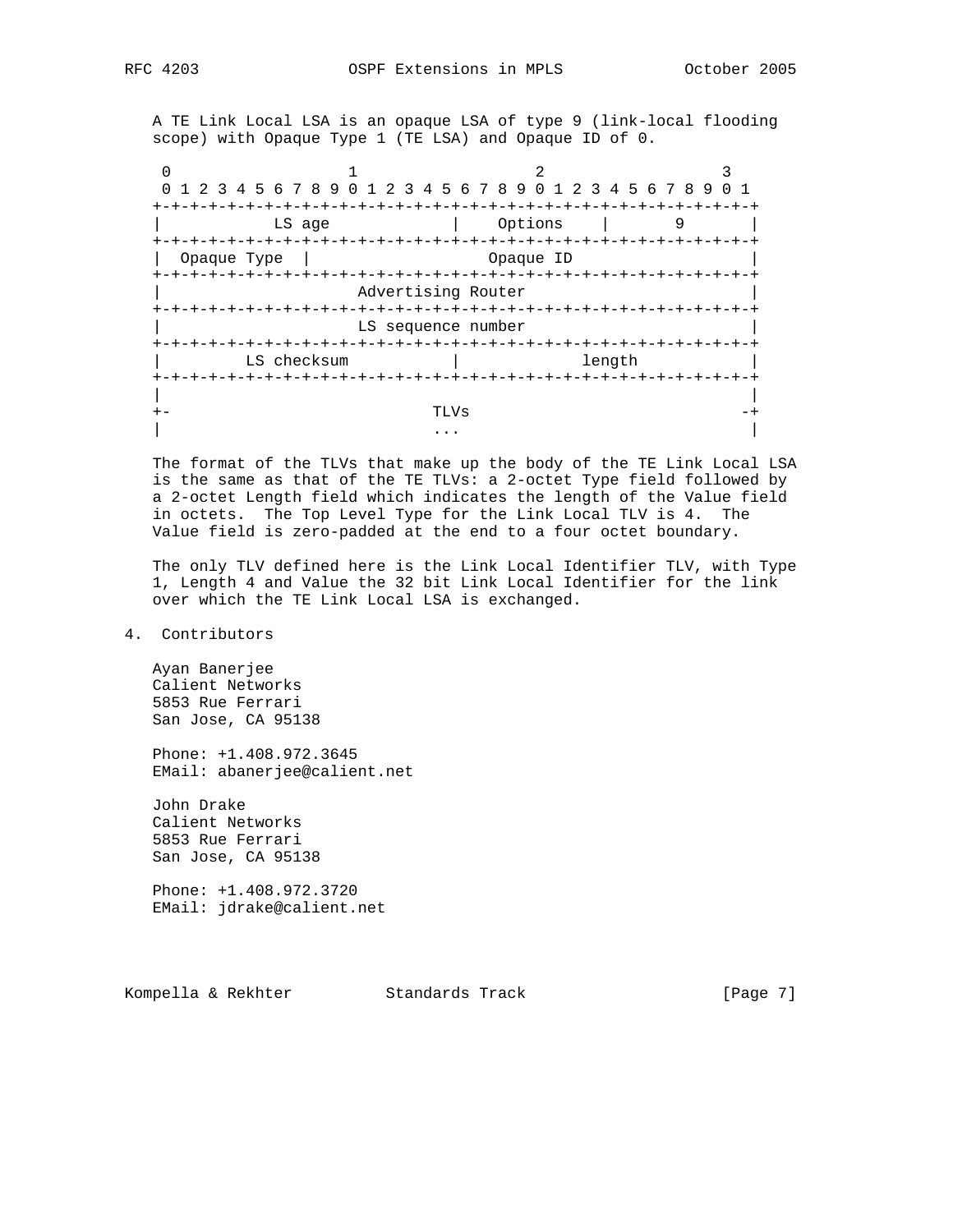Greg Bernstein Ciena Corporation 10480 Ridgeview Court Cupertino, CA 94014 Phone: +1.408.366.4713 EMail: greg@ciena.com Don Fedyk Nortel Networks Corp. 600 Technology Park Drive Billerica, MA 01821 Phone: +1.978.288.4506 EMail: dwfedyk@nortelnetworks.com Eric Mannie Independent Consultant EMail: eric\_mannie@hotmail.com Debanjan Saha Tellium Optical Systems 2 Crescent Place P.O. Box 901 Ocean Port, NJ 07757 Phone: +1.732.923.4264 EMail: dsaha@tellium.com Vishal Sharma Metanoia, Inc. 335 Elan Village Lane, Unit 203 San Jose, CA 95134-2539

 Phone: +1.408.943.1794 EMail: v.sharma@ieee.org

# 5. Acknowledgements

 The authors would like to thank Suresh Katukam, Jonathan Lang, Quaizar Vohra, and Alex Zinin for their comments on the document.

Kompella & Rekhter Standards Track [Page 8]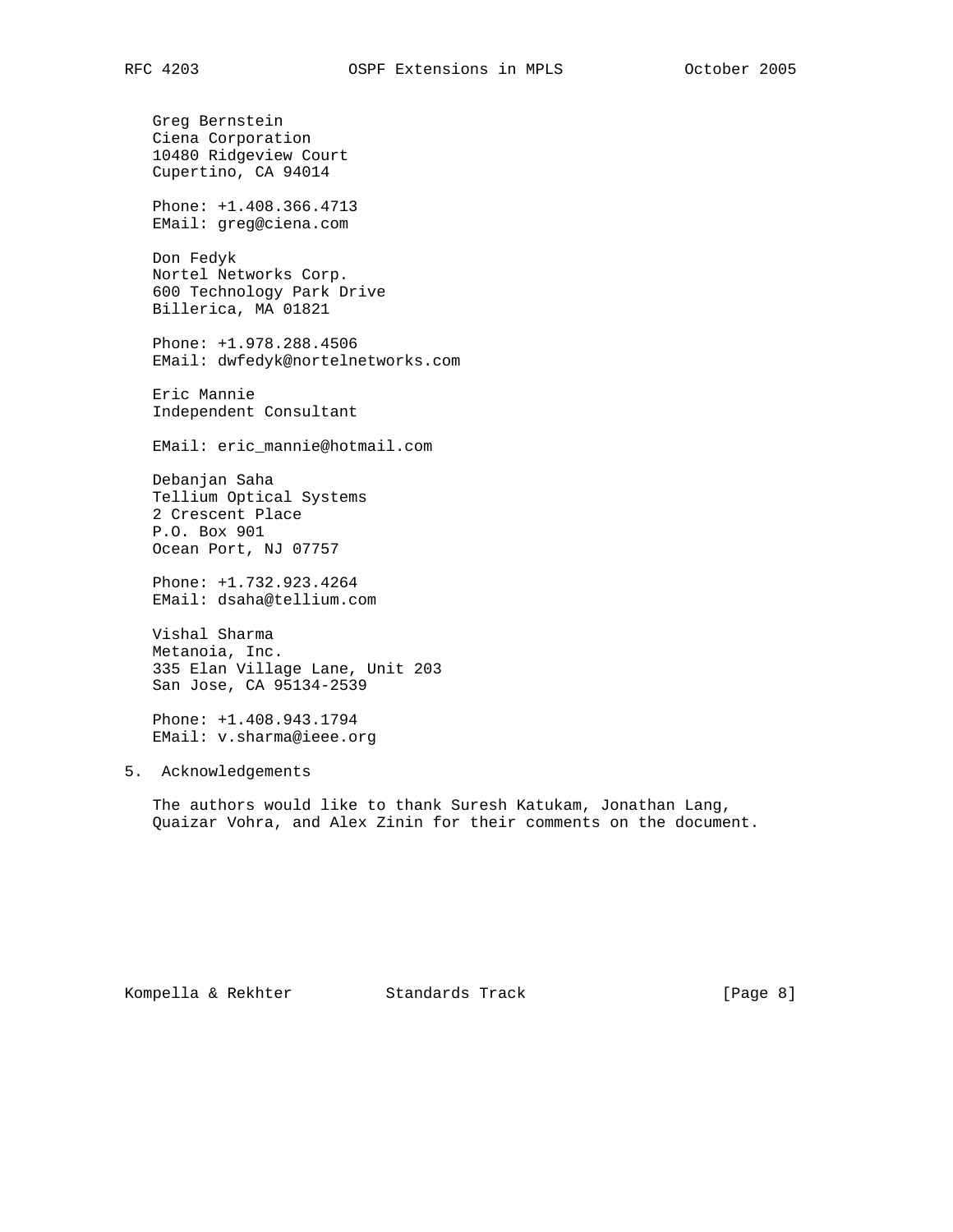# 6. Security Considerations

 This document specifies the contents of Opaque LSAs in OSPFv2. As Opaque LSAs are not used for SPF computation or normal routing, the extensions specified here have no direct effect on IP routing. Tampering with GMPLS TE LSAs may have an effect on the underlying transport (optical and/or SONET-SDH) network. [OSPF-TE] suggests mechanisms such as [OSPF-SIG] to protect the transmission of this information, and those or other mechanisms should be used to secure and/or authenticate the information carried in the Opaque LSAs.

7. IANA Considerations

 The memo introduces four new sub-TLVs of the TE Link TLV in the TE Opaque LSA for OSPF v2; [OSPF-TE] says that the sub-TLVs of the TE Link TLV in the range 10-32767 must be assigned by Expert Review, and must be registered with IANA.

 The memo has four suggested values for the four sub-TLVs of the TE Link TLV; it is strongly recommended that the suggested values be granted, as there are interoperable implementations using these values.

 Finally, a new Top Level Type for OSPF TE LSAs for the Link Local TLV has been allocated from the Standards Action space.

- 8. References
- 8.1. Normative References
	- [GMPLS-ROUTING] Kompella, K., Ed., and Y. Rekhter, Ed., "Routing Extensions in Support of Generalized Multi-Protocol Label Switching (GMPLS)", RFC 4202, October 2005.
	- [GMPLS-RSVP] Berger, L., "Generalized Multi-Protocol Label Switching (GMPLS) Signaling Resource ReserVation Protocol-Traffic Engineering (RSVP-TE) Extensions", RFC 3473, January 2003.
	- [GMPLS-SIG] Berger, L., "Generalized Multi-Protocol Label Switching (GMPLS) Signaling Functional Description", RFC 3471, January 2003.
	- [IEEE] IEEE, "IEEE Standard for Binary Floating-Point Arithmetic", Standard 754-1985, 1985 (ISBN 1-5593-  $7653-8$ ).

| Standards Track<br>Kompella & Rekhter | [Page 9] |  |  |
|---------------------------------------|----------|--|--|
|---------------------------------------|----------|--|--|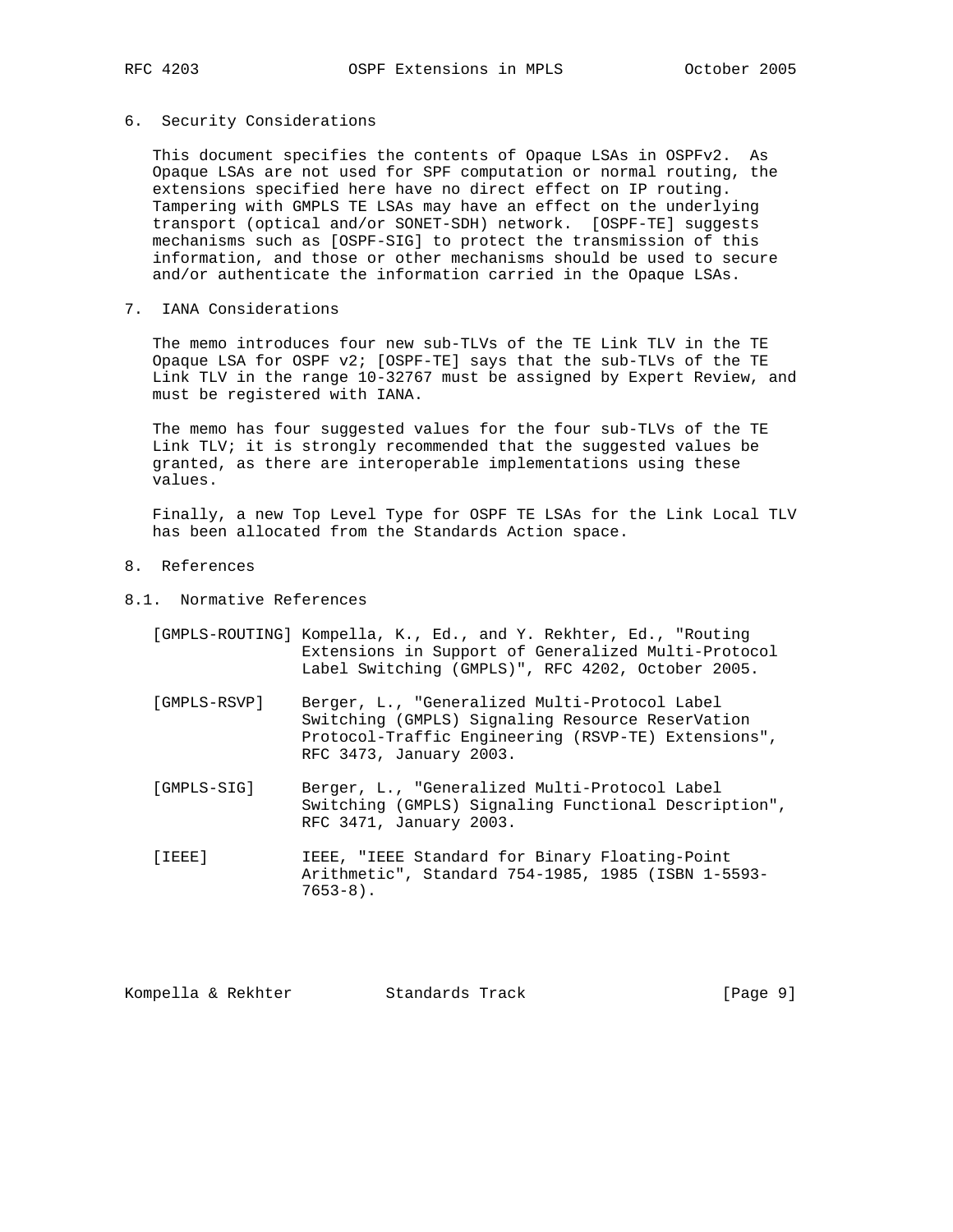- [OSPF] Moy, J., "OSPF Version 2", STD 54, RFC 2328, April 1998.
- [OSPF-RESTART] Moy, J., Pillay-Esnault, P., and A. Lindem, "Graceful OSPF Restart", RFC 3623, November 2003.
- [OSPF-SIG] Murphy, S., Badger, M., and B. Wellington, "OSPF with Digital Signatures", RFC 2154, June 1997.
- [OSPF-TE] Katz, D., Kompella, K., and Yeung, D., "Traffic Engineering (TE) Extensions to OSPF Version 2", RFC 3630, September 2003.
- [RFC2119] Bradner, S., "Key words for use in RFCs to Indicate Requirement Levels", BCP 14, RFC 2119, March 1997.

Authors' Addresses

 Kireeti Kompella Juniper Networks, Inc. 1194 N. Mathilda Ave Sunnyvale, CA 94089

EMail: kireeti@juniper.net

 Yakov Rekhter Juniper Networks, Inc. 1194 N. Mathilda Ave Sunnyvale, CA 94089

EMail: yakov@juniper.net